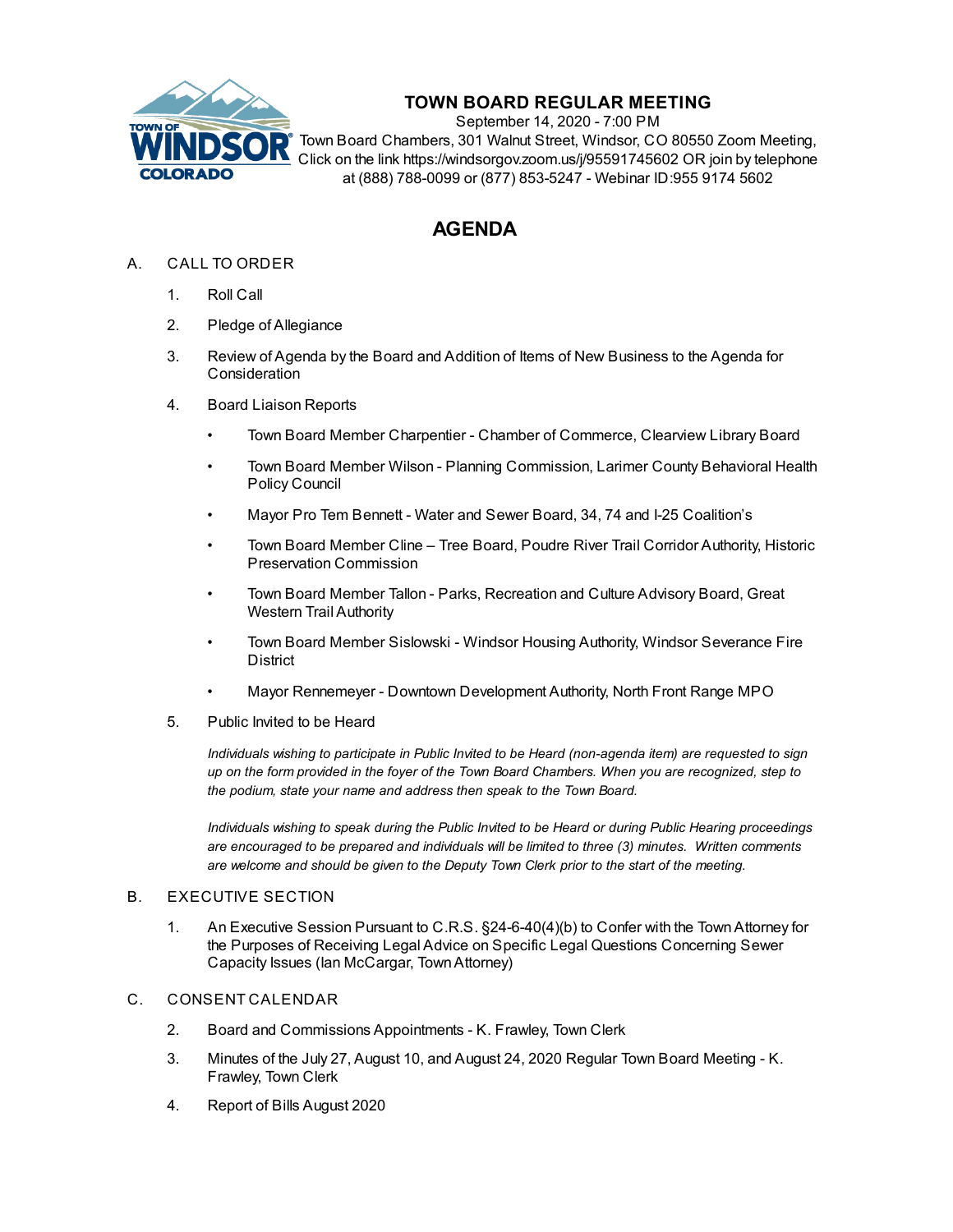#### D. BOARD ACTION

- 1. Resolution No. 2020-70 A [ResolutionAppointing](file:///C:/Windows/TEMP/CoverSheet.aspx?ItemID=1028&MeetingID=128) John D. Root of Lind, Ottenhoff & Root to Serve as Special Litigation Counsel Pursuant to Section 9.1.G of the Windsor Home Rule **Charter** 
	- Legislative action
	- Staff presentation: Ian D. McCargar
- 2. Resolution No. 2020-72 A ResolutionApproving and Adopting the Town of Windsor Strategic Plan 2020-2025
	- Legislative action
	- Staff presentation: Jessica Humphries
- 3. Public Hearing Regarding [Designation](file:///C:/Windows/TEMP/CoverSheet.aspx?ItemID=1044&MeetingID=128) of the Halfway Homestead as a Local Historic Landmark- Jacoby Farm Subdivision 2nd Filing Tract G - Laura Browarny, Town of Windsor, Applicant
	- Quasi-judicial
	- Staff presentation: Paul Hornbeck, Senior Planner
- 4. Ordinance No. 2020-1615 An Ordinance [Designating](file:///C:/Windows/TEMP/CoverSheet.aspx?ItemID=1045&MeetingID=128) the Halfway Homestead as a Local Historic Landmark- Jacoby Farm Subdivision 2nd Filing Tract G - Laura Browarny, Town of Windsor, Applicant
	- Quasi-judicial
	- Staff Presentation: Paul Hornbeck, Senior Planner
- 5. Public Hearing Regarding [Designation](file:///C:/Windows/TEMP/CoverSheet.aspx?ItemID=1046&MeetingID=128) of the Dickey Farmhouse as a Local Historic Landmark- Jacoby Farm Subdivision 2nd Filing Tract G - Laura Browarny, Town of Windsor, Applicant
	- Quasi-judicial
	- Staff presentation: Paul Hornbeck, Senior Planner
- 6. Ordinance No. 2020-1616 An Ordinance [Designating](file:///C:/Windows/TEMP/CoverSheet.aspx?ItemID=1047&MeetingID=128) the Dickey Farmhouse as a Local Historic Landmark- Jacoby Farm Subdivision 2nd Filing Tract G - Laura Browarny, Town of Windsor, Applicant
	- Quasi-judicial
	- Staff presentation: Paul Hornbeck, Senior Planner
- 7. Ordinance No. 2020-1614 An Ordinance [Designating](file:///C:/Windows/TEMP/CoverSheet.aspx?ItemID=1048&MeetingID=128) the Halfway House as a Local Historic Landmark- Jacoby Farm Subdivision 2nd Filing Tract G - Laura Browarny, Town of Windsor, Applicant
	- 2nd Reading
	- Quasi-iudicial
	- Staff presentation: Paul Hornbeck, Senior Planner

### E. COMMUNICATIONS

- 1. Communications from TownAttorney
- 2. Communications from Town Staff
	- a. Finance Report July 2020
- 3. Communications from Town Manager
	- a. [Monthly](file:///C:/Windows/TEMP/CoverSheet.aspx?ItemID=1027&MeetingID=128) Envisio Report
- 4. Communications from Town Board
- F. EXECUTIVE SESSION
	- 1. An Executive Session Pursuant to C.R.S. §24-6-402 (4)(e)(I) for the Purpose of Determining